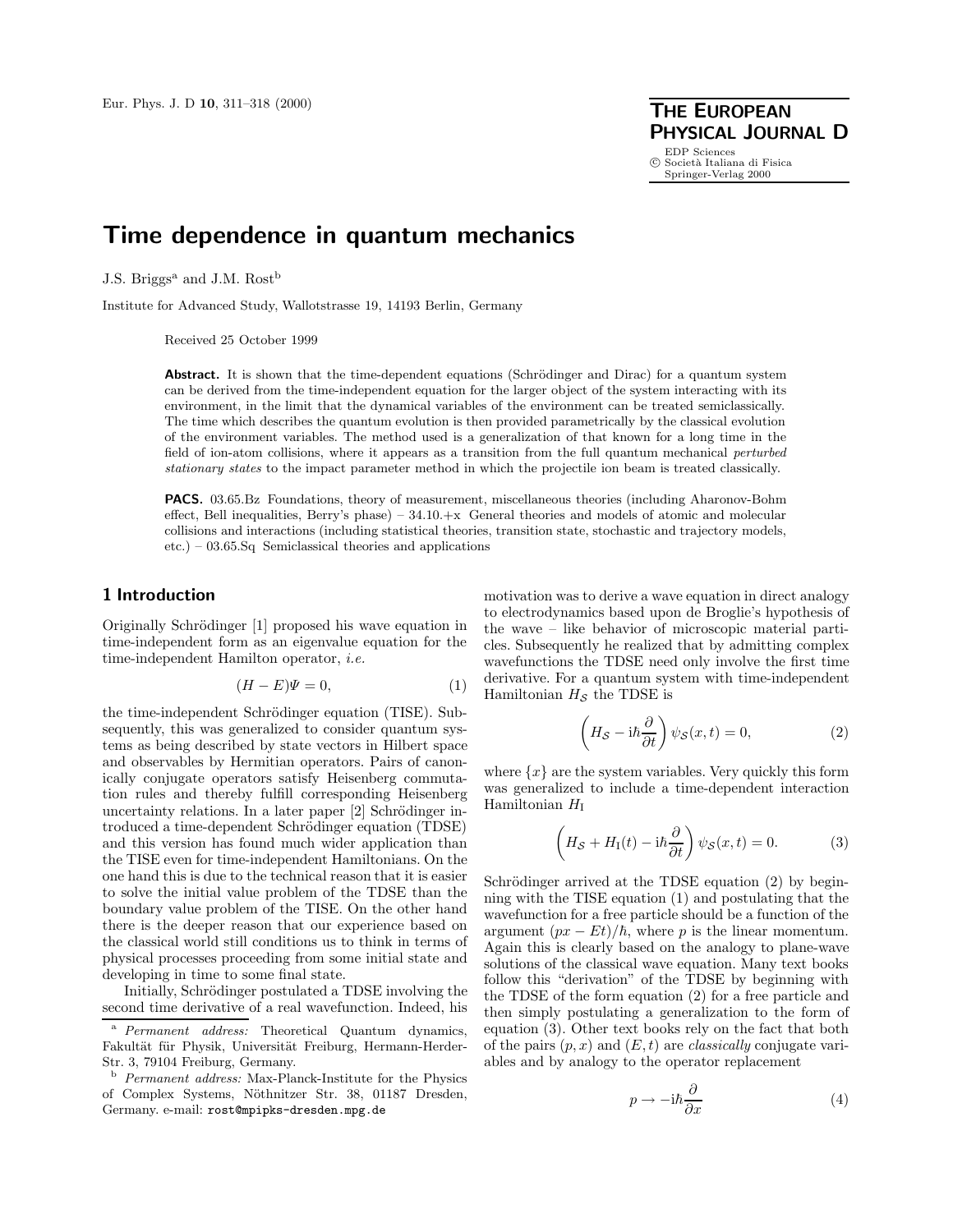make the replacement

$$
E \to -\mathrm{i}\hbar \frac{\partial}{\partial t} \tag{5}
$$

to derive equation (2) from equation (1).

Since the TDSE equation (2) admits solutions which are linear superpositions of eigenstates of different energy, whilst the TISE equation (1) does not, (except when the coefficients of the superposition are real) and since equation  $(1)$  can be derived from equation  $(2)$  by a simple phase transformation, the TDSE is usually considered to be more "fundamental" than the TISE. Nevertheless, despite the intuitive appeal of the TDSE, there are several problems connected with its derivation and application to quantum-mechanical systems. The first is the non-equivalence in quantum mechanics of the replacements equation (4) and equation (5). Although  $p$  and  $-i\hbar\partial/\partial x$  are operators in Hilbert space, whose expectation value gives the momentum, and  $H$  is also such an operator whose expectation value gives the energy  $E$ , the expression  $-i\hbar\partial/\partial t$  is not such an operator. Rather, it is a parametric differentiation with respect to the c-number representing (classical) time. Correspondingly, although several authors have contrived to define one [3,4], there is no simple obvious definition of a Hilbert space operator T corresponding to time which would satisfy the canonical commutation relation

$$
[H,T] = -i\hbar. \tag{6}
$$

In view of this unsatisfactory situation, over the years many authors have suggested alternative derivations of an energy-time uncertainty relation [4]. All of them, however, rely upon the validity of the TDSE equation (2) for an isolated quantum system.

This brings us to the next point, namely, the interpretation of equation (2) involving a time-independent Hamiltonian. Clearly, the phase-transformation

$$
\tilde{\psi}_{\mathcal{S}}(x,t) = \exp(i/\hbar E_{\mathcal{S}}t)\psi_{\mathcal{S}}(x) \tag{7}
$$

in equation (3) leads to the TISE

$$
(H_{\mathcal{S}} - E_{\mathcal{S}})\psi_{\mathcal{S}}(x) = 0. \tag{8}
$$

It is sometimes stated (*e.g.* by Feynman and Hibbs [6]), that, "for this special solution the wavefunction oscillates with a definite frequency... which corresponds, in classical physics, to the energy". This is suspect since the energy is not absolute, the zero can be placed arbitrarily. The question then arises, with which frequency (a positive number) does the wavefunction oscillate? This point troubled Schrödinger from the outset. Note, however, that any observable measured on a system described by equation (7) is time-independent. Hence, for a closed quantum system with a time-independent Hamiltonian (and hence of fixed energy) only the TISE is relevant to its description. The question of linear superposition of states of different energy is more subtle and will be discussed later in the paper.

When a time-dependent interaction is introduced as in equation (3) the TDSE *is* clearly the relevant equation. However, as was recognized by Born, Heisenberg and Jordan [7] at the dawn of quantum mechanics, timedependent interactions always imply coupling to an external *classical* source. Hence, although this is not usually mentioned, the TDSE equation (3) is a mixed quantumclassical equation.

Here, we offer an alternative derivation of the TDSE which (i) explains its mixed quantum-classical nature, and (ii) avoids the problems described which arise when the TDSE is simply postulated. From the point of view of quantum mechanics we postulate only the validity of the TISE equation (1) for a closed quantum object in which only time-independent Hilbert space operators are defined, *i.e.*, all the interactions are also expressed in terms of time-independent Hilbert space operators. The closed quantum object is divided into two parts, the system  $\mathcal S$ and its environment  $\mathcal E$ . In the limit that the environment is so large (precisely what this means depends upon the object under discussion) that  $\mathcal E$  is practically unchanged in its interaction with  $S$ , it can be treated *semiclassically*. In this limit the variables of the environment undergo a time development described by classical equations involving a classical time parameter as measured by a clock. In the same approximation the system  $S$  develops in time governed by the TDSE with an effective time-dependent Hamiltonian whose time dependence arises from the interaction with  $\mathcal E$  *via* the implicit time-dependence of the classical environment variables. In this way time always arises in quantum mechanics as an externally defined classical parameter and time-dependent Hamiltonians from the interaction with a classical environment. The most important example of the interaction of a quantum system  $\mathcal S$ with an environment is the act of observation or measurement, when time is defined by the classical (macroscopic) measuring device. Furthermore, since all measurements ultimately involve the detection of charged particles, photons, or heat (phonons) these are the types of environment we shall consider. Their classical motion is described by Newton or classical wave equations and hence the time parameter introduced into the TDSE for the quantum system is *identical* with that entering the classical equations.

In deriving a TDSE from the TISE of a composite system, we will separate the environment  $\mathcal E$  from the system  $S$  adiabatically. Adiabatic separation has a long tradition in several areas of theoretical physics, probably it is best known as the Born-Oppenheimer approximation in the context of molecular problems. However, also in collision physics it can be traced through the "perturbed stationary states" (PSS) method of Mott and Massey [8] to the original 1931 paper of Mott [9], where he showed the essential equivalence of the time-independent PSS and time-dependent impact parameter approaches in the limit of high beam velocities, with the time defined by the variables of the *particle beam*. The PSS method is a generalization of the Born-Oppenheimer method. Interestingly, this method of molecular physics has become very popular recently in defining time in quantum gravity. Here time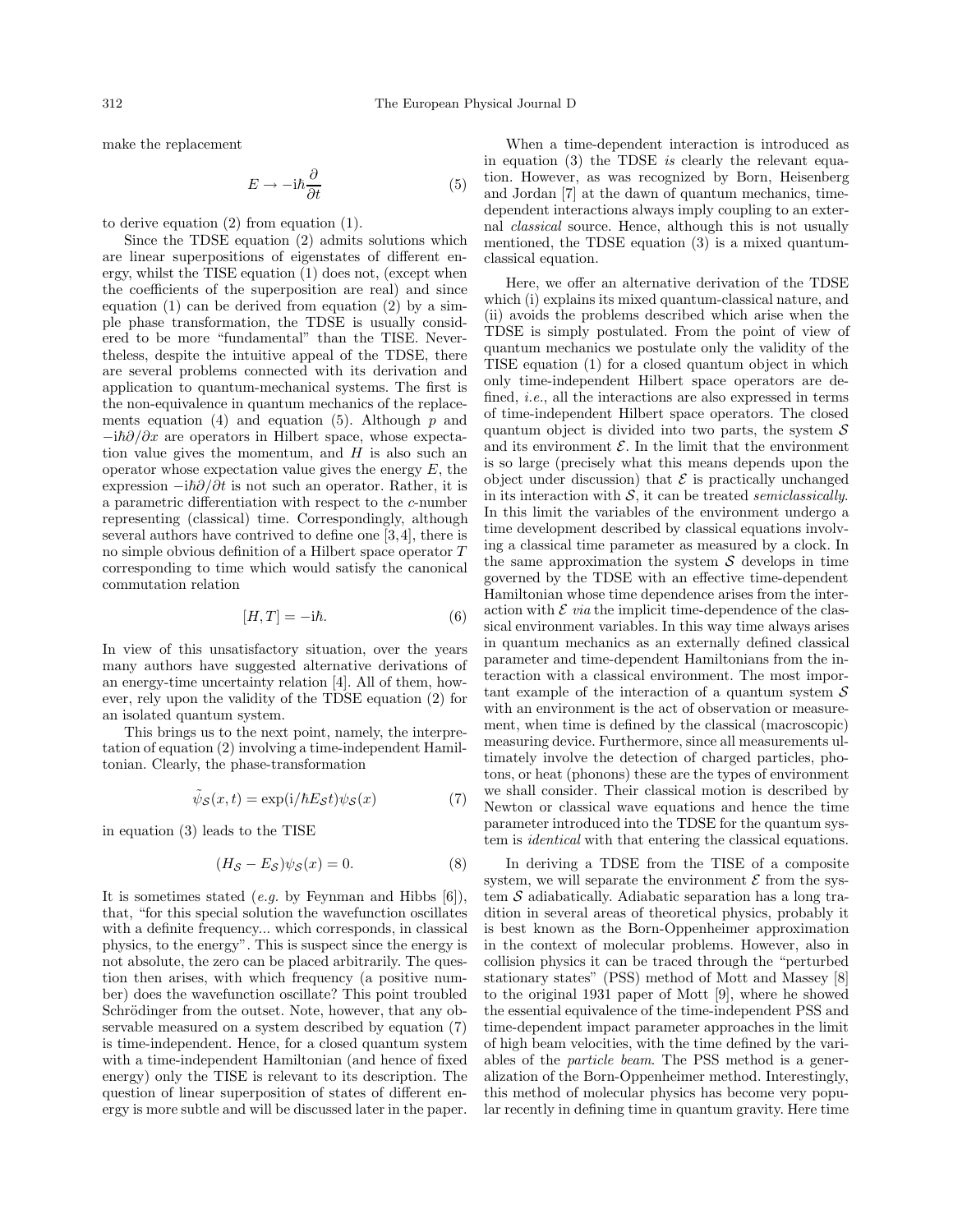is introduced into the time-independent Wheeler-de Witt equation by treating gravitation semi-classically but the matter field quantum mechanically, in a procedure that is similar to that used in the case of atomic collisions [10].

Starting with the TISE of equation (1) for  $\mathcal{E} \otimes \mathcal{S}$  we will *derive* the TDSE equation (3) for S. Thereby we will show that the *parametric* time derivative can be attributed to the action of the environment *operators* on the system. Similarly, we can relate the energy-time "uncertainty relation" for  $S$  to a true (operator based) uncertainty relation for  $\mathcal E$ . Furthermore, it will be shown that the timedependence  $H_I(t)$  arises in a well-defined way from the interaction of  $S$  with  $E$  and that the time which arises is precisely the time describing the classical motion of  $\mathcal E$ *i.e.* the classical environment provides the clock for the quantum system.

It is clear that the procedure can now be continued in that  $S$ , described by the TISE equation  $(8)$ , can be considered as composed of  $\mathcal{S}'$  and  $\mathcal{E}'$  to define time and a TDSE for  $\mathcal{S}'$ . The extent to which the subdivision is valid depends on the accuracy with which the dynamics of  $\mathcal{E}'$  may be approximated (semi-) classically. More pragmatically, one might say that the position of the interface between the quantum and the classical worlds depends upon the degree of precision set (or achieved) by the measurement.

In Section 2 the interaction of a quantum system with a material environment is considered. The TDSE is derived by generalizing the procedure due to Briggs and Macek [5] who considered the particular case of an atom interacting with a particle beam. Then it is shown how the energytime uncertainty relation arises. In Section 3 the general procedure is illustrated by the three generic examples of a system  $S$  interacting with a particle beam or with a set of quantum oscillators (photons or phonons) as environment  $\mathcal E$ . Finally, the same procedure can be applied to transform the time-independent Dirac equation (TIDE) into the time-dependent Dirac equation (TDDE). Here it is interesting to observe that the time component of the spacetime of the quantum system actually arises from the implicit time variation of the *classical environment* variables, *i.e.* again it is this variation that provides the clock for the quantum system. The case of a linear superposition of energy eigenstates is considered in Section 4.

## **2 The emergence of time**

We begin by decomposing the total Hamiltonian  $H$  for the large object in equation (1) into

$$
H = H_{\mathcal{E}} + H_{\mathcal{I}} + H_{\mathcal{S}} \tag{9}
$$

with the Hamiltonians  $H_{\mathcal{E}}$  for the environment and  $H_{\mathcal{S}}$ for the quantum system. For convenience we assume a coordinate representation for  $\mathcal E$  with a standard form of  $H_{\mathcal{E}} = K + V_{\mathcal{E}}$  where the potential energy is a function of coordinates only,  $V_{\mathcal{E}} = V_{\mathcal{E}}(R)$  and the kinetic energy is written in mass scaled coordinates  $R = (R_1, R_2, \ldots)$  as a

sum over all degrees of freedom,  $i = 1, ..., n$ :

$$
K = -\frac{\hbar^2}{2M} \sum_{i}^{n} \frac{\partial^2}{\partial R_i^2}.
$$
 (10)

Almost all relevant environments can be cast into this form as will be illustrated in Section 3. In equation (9)  $H<sub>I</sub>$  describes the coupling between S and E. However, as a consequence of the environment being "large" compared to the quantum system, the coupling is asymmetric in the sense that the state  $\chi$  of the environment  $\mathcal E$  depends negligibly on the variables  $\{x\}$  of the system S while the system state  $\psi$  depends on the environment variables  $\{R\}.$ Accordingly, we write the total wavefunction  $\Psi$  in equation  $(1)$  as

$$
\Psi(x,R) = \chi(R)\psi(x,R). \tag{11}
$$

Having defined the wavefunction of the system we can express what a "large" environment means in terms of an *asymmetry condition*. It defines and distinguishes, in the decomposition of H, environment  $\mathcal E$  and system  $\mathcal S$  through the respective energy expectation values by

$$
\langle \chi | H_{\mathcal{E}} | \chi \rangle_R \equiv E_{\mathcal{E}} \gg E_{\mathcal{S}} \equiv \langle \chi | U_{\mathcal{S}} | \chi \rangle_R, \tag{12}
$$

where

$$
U_{\mathcal{S}}(R) = \langle \psi(x, R) | H - V_{\mathcal{E}} | \psi(x, R) \rangle_x.
$$
 (13)

A more detailed discussion of the requirements for the validity of equation (11) and a derivation of the form of  $U_{\mathcal{S}}(R)$  in equation (13) is given in the Appendix, starting  $\sum_{n} \chi_n(R) \psi_n(x, R)$  for the complete object composed of from a formally exact "entangled" wavefunction  $\Psi(x, R) =$ system and environment. It will be shown there that the asymmetry condition equation (12) justifies *a posteriori* the form equation (11) of the wavefunction. As is wellknown from adiabatic approximations in other contexts a wavefunction of the form equation (11) can only be justified *a posteriori* if a condition such as equation (12) is fulfilled.

Backed by the asymmetry condition  $(Eqs. (12, 13))$  we determine  $\chi$  from the eigenvalue equation

$$
(H_{\mathcal{E}} + U_{\mathcal{S}}(R) - E)\chi(R) = 0.
$$
 (14)

The term  $U_{\mathcal{S}}$  represents the very small influence  $\mathcal{S}$  has on the state of the environment. The environment is taken to be a large, quasiclassical system so that its state vector  $\chi$ can be approximated by a semiclassical wavefunction

$$
\chi(R) = A(R) \exp(iW/\hbar), \tag{15}
$$

where  $W(R, E)$  is the (time-independent) action of the *classical* Hamiltonian  $H_{\mathcal{E}}$ .

Inserting equations  $(9, 11)$  into equation  $(1)$  we get using equation (14)

$$
\chi \left[ U_{\mathcal{S}}(R) - H_{\mathcal{S}} - H_{\mathcal{I}} \right] \psi(x, R) = \frac{\hbar}{i} \sum_{i} C_{i} \frac{\partial \psi(x, R)}{\partial R_{i}}, \quad (16)
$$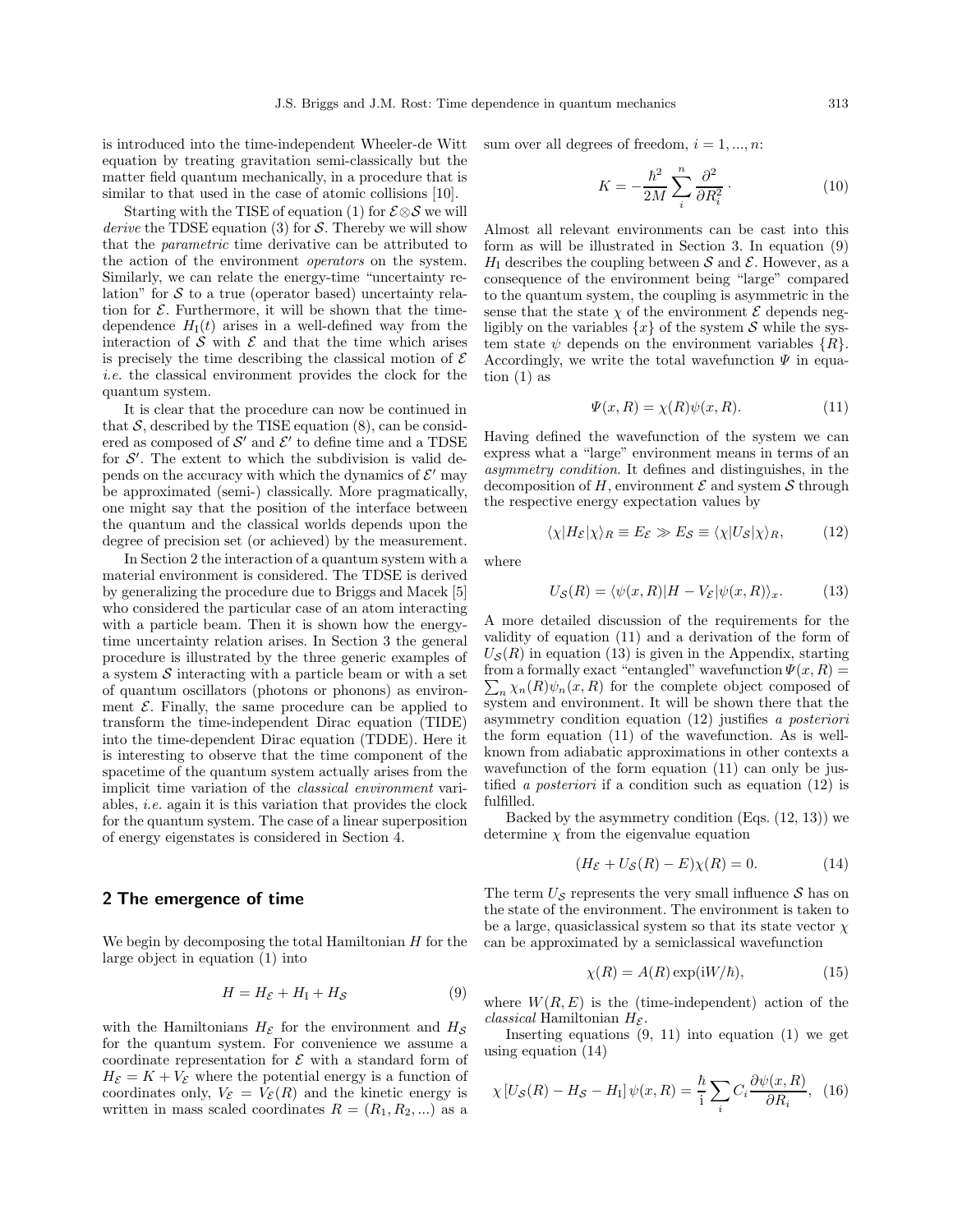where the operator  $C_i$  is given by

$$
C_i = \chi \frac{1}{2M} \frac{\hbar}{i} \frac{\partial}{\partial R_i} + \frac{1}{M} \frac{\hbar}{i} \frac{\partial \chi}{\partial R_i} \,. \tag{17}
$$

In accordance with the asymmetry condition equation (12) we have assumed that

$$
[H_{\rm I}, \chi] = 0. \tag{18}
$$

Note that equation (16) is an equation for the wavefunction  $\psi$  while  $\chi$ , already fixed in equation (14) acts like a potential, *i.e.* an operator.

With the form of equation (15) for  $\chi$  we can write for the operator  $C_i$  of equation (17)

$$
C_i = \chi \left[ \frac{1}{2M} \frac{\hbar}{i} \left( \frac{\partial}{\partial R_i} + \frac{2}{A} \frac{\partial A}{\partial R_i} \right) + \frac{1}{M} \frac{\partial W}{\partial R_i} \right]
$$
(19)

where  $(\partial W/\partial R_i)M^{-1} = P_i/M = dR_i/dt$  is the *classical* momentum vector of the environment  $\mathcal{E}$ . The most important step to turn equation (16) into a TDSE for the system S and its wavefunction  $\psi$  is to keep only the term of lowest order in  $\hbar$  in equation (19) which reduces the operator  $C_i$  to

$$
C_i \approx \chi \frac{1}{M} \frac{\partial W}{\partial R_i} = \chi \frac{P_i}{M} = \chi \frac{dR_i}{dt} \,. \tag{20}
$$

From this approximation for  $C_i$  emerges the classical time on the right hand side of equation (16) through

$$
\sum_{i} C_{i} \frac{\partial}{\partial R_{i}} = \chi \sum_{i} \frac{dR_{i}}{dt} \frac{\partial}{\partial R_{i}} = \chi \frac{d}{dt}.
$$
 (21)

Since the  $R_i$  are reduced to classical variables  $R_i(t)$ , equation (16) can be written

$$
(H_{\mathcal{S}} + H_{\rm I}(t) - \mathrm{i} \hbar \left. \frac{\partial}{\partial t} \right|_{x} - U_{\mathcal{S}}(t)) \psi(x, t) = 0, \tag{22}
$$

where  $H_{\rm I} = H_{\rm I}(t)$  is now an explicitly time-dependent interaction. Here we emphasize that the time derivative is to be taken with  $\{x\}$  fixed since it arises from the derivative w.r.t. the independent (quantum) variables  $\{R\}$ . Since, from equation (13), the potential  $U_{\mathcal{S}}$  (unlike  $H_{\rm I}$ ) is independent of the system variables, a phase or gauge transformation

$$
\psi = \exp[i/\hbar \int_{-\infty}^{t} (U_{\mathcal{S}}(t'))dt']\tilde{\psi}
$$
 (23)

leads to the TDSE for the quantum system alone,

$$
(H_{\mathcal{S}} + H_{\rm I}(t) - \mathrm{i}\hbar \frac{\partial}{\partial t})\tilde{\psi}(x, t) = 0. \tag{24}
$$

Having accepted equation (24), the whole structure of time-dependent quantum mechanics, *e.g.*, the transition to Heisenberg and interaction pictures, time-dependent perturbation theory, the derivation of a Liouville equation etc., can be developed as usual. Indeed, Briggs and

Macek [5] show explicitly that, in the same approximations that lead to equation  $(24)$ , the time-independent  $T$ matrix element for the system plus environment reduces to a time-dependent transition amplitude for the system alone. Similarly, a precise consideration of the nature of the interaction  $H_1(t)$  should allow one to derive the many variations of stochastic Schrödinger equations that have been proposed to model the interaction of a quantum system with an environment or measuring device.

One further observation must be made. This is the question of the "uncertainty relation" for energy and time. Since there is no canonical operator for time there is no uncertainty relation in the sense of Heisenberg. That quoted in many books arises from the basic property of the Fourier transform from energy space to time space in which time appears as a mathematical, rather than a mechanical (physical) variable. However, within the approximation of the environment as a classical object a time-energy relation for the quantum system can be *derived* from the uncertainty relation for the environment, since it is the position variable of the environment that defines the classical time. First treating the environment quantum-mechanically, for any two operators related to the environment, one has

$$
\Delta A \Delta B \ge \frac{1}{2i} \langle [A, B] \rangle. \tag{25}
$$

In particular if  $A = H_{\mathcal{E}}$  and  $B = R_i$ , then

$$
\Delta H_{\mathcal{E}} \Delta R_i \ge \hbar/2 \frac{\langle P_i \rangle}{M} \,. \tag{26}
$$

Now, in the classical limit for the environment variables,  $\Delta R_i = v_i \Delta t$  and  $v_i = P_i/M = \langle P_i \rangle / M$ , so that we obtain

$$
\Delta E_{\mathcal{E}} \Delta t \ge \hbar/2. \tag{27}
$$

However, from equations (14, 13)  $E = E_{\mathcal{E}} + E_{\mathcal{S}}$  where E is the fixed total energy. Hence,  $|\Delta E_{\mathcal{E}}| = |\Delta E_{\mathcal{S}}|$  and equation (27) becomes

$$
\Delta E_{\mathcal{S}} \Delta t \ge \hbar/2,\tag{28}
$$

*i.e.* the energy-time uncertainty for the quantum system emerges from the fluctuations in the expectation values of the environment variables.

Note that for the derivation and application of this uncertainty relation it is necessary that the quantum system interacts with the environment through the potential  $H<sub>I</sub>$ . It is this interaction that leads to the uncertainty in the system energy  $E_{\mathcal{S}}$ . In the same way the uncertainty in the time  $\Delta t$  arises from the time development described by equation (24) where the time is the classical time defined by the classical time-development of the environment.

# **3 Specific examples**

To illustrate the general approach of Section 2 in more detail we will consider three examples which represent the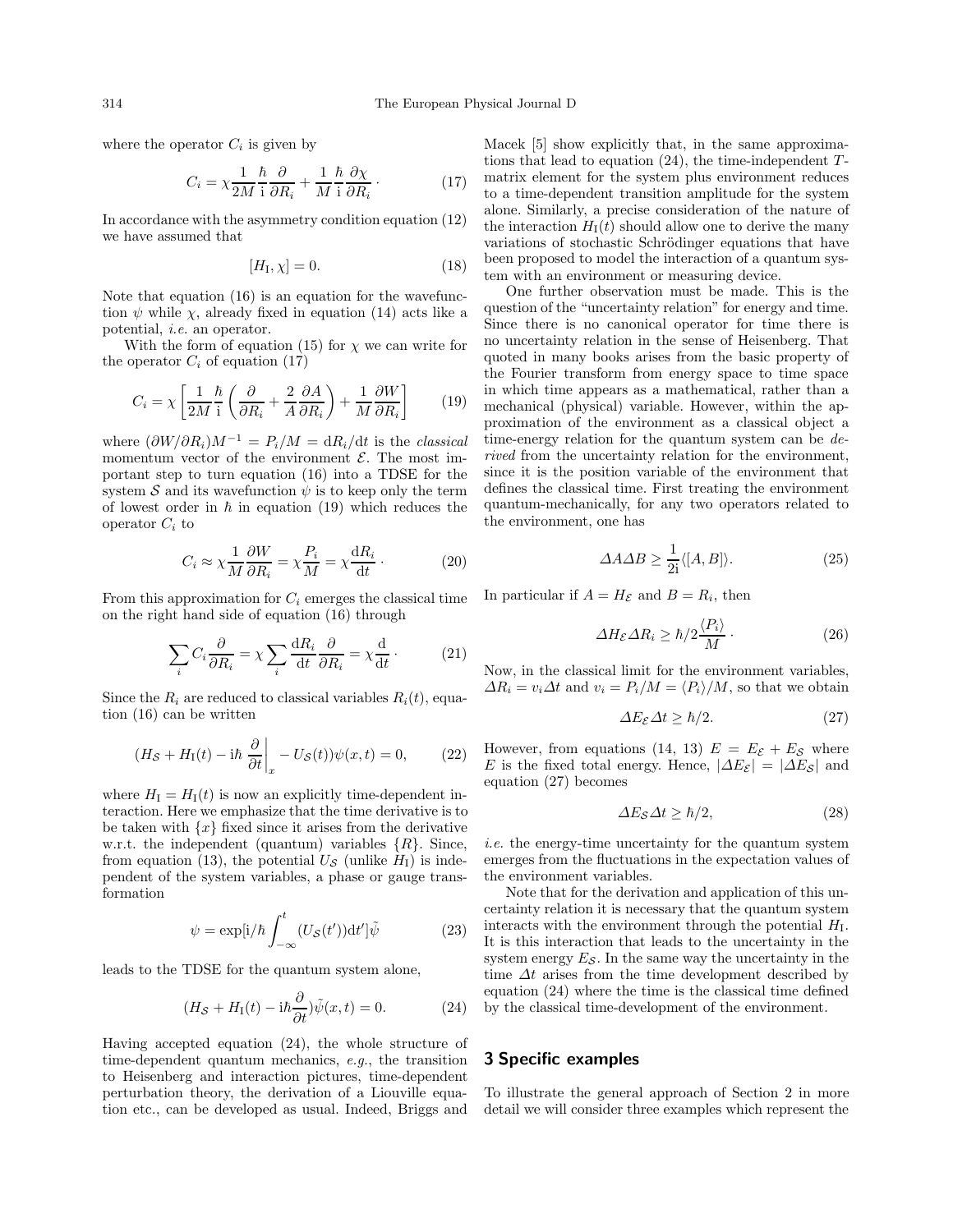most common ways in which quantum systems are probed and measured. First we will discuss the interaction of the quantum system with a particle beam, then we will describe the interaction with a "bath" of oscillators, *e.g.* photons or phonons. Finally, we will show that also in a relativistic environment the time-dependent Dirac equation (TDDE) can be derived from the time-independent Dirac equation (TIDE) in a way analogous to the nonrelativistic case.

#### **3.1 A particle beam as environment**

A particle beam of fixed momentum  $P = \hbar K$  interacting with a quantum system was considered by Briggs and Macek [5]. The asymmetry condition equation (12), necessary to separate environment and quantum system, is achieved when the beam kinetic energy  $P^2/2M$  is much greater than the energy differences  $\Delta E_S$  in the system states populated as a result of the interaction. The (semi-) classical limit for the environment, necessary to justify equation (15), is reached when **P** is so large that the de Broglie wavelength is far shorter than the extent of the quantum system. In this case the WKB-wavefunction for a free beam-particle is the exact quantum solution. We may choose a coordinate system with the z-axis along the beam direction,

$$
\chi(X, Y, Z) = (2\pi)^{-3/2} \exp(iP_Z Z/\hbar), \tag{29}
$$

where  $P = (0, 0, P_Z)$  is the classical momentum of the beam. Since equation (29) is of the form equation (15) it leads directly to the emergence of time according to equation (21),

$$
\frac{P_Z}{M}\frac{\partial}{\partial Z} = \frac{\mathrm{d}Z}{\mathrm{d}t}\frac{\partial}{\partial Z} = \frac{\mathrm{d}}{\mathrm{d}t}.
$$
 (30)

#### **3.2 A quantized field as environment**

In the second example the environment comprises a collection of quantum oscillators with mode frequencies  $\omega_k$ , *i.e.* photons or phonons. Then the Hamiltonian  $H_{\mathcal{E}}$  can be written as a sum over field modes

$$
H_{\mathcal{E}} = \sum_{k} \left[ \frac{P_k^2}{2m_k} + \frac{\omega_k^2 Q_k^2}{2} \right],\tag{31}
$$

where  $m_k = 1$  for photons. The field operators satisfy the usual commutation relations

$$
[Q_k, P_{k'}] = i\hbar \delta_{kk'} \tag{32}
$$

with

$$
P_k = -i\hbar \frac{\partial}{\partial Q_k} \,. \tag{33}
$$

The energy  $E_{\mathcal{E}}$  is the eigenenergy of equation (31) and  $\chi(Q)$  is an eigenvector in the Q-representation which need not be specified further here. Then, using equation (11), we write

$$
\Psi(x,Q) = \chi(Q)\psi(x,Q). \tag{34}
$$

Substitution of  $\Psi$  into equation (1) leads as before to equation (16). The quasiclassical field limit leads now for the operator  $C_i$  in equation (16) to the replacement

$$
C_i = \frac{P_k}{m_k} \chi \to \chi \frac{\mathrm{d}Q_k}{\mathrm{d}t} \tag{35}
$$

where  $Q_k(t)$  is now a *classical* field amplitude. Since equation (35) is of the same form as equation (20) time emerges as in equation (21) and the TDSE is established for the case of a quasi-classical field as environment.

#### **3.3 An example of relativistic dynamics**

Finally, we consider how the relativistic generalization of the transition from the TISE to TDSE occurs for fermions, *i.e.* how a time-independent Dirac equation (TIDE) for system plus environment becomes a time-dependent Dirac equation for the system. To keep the derivation simple we restrict ourselves to a quantum object of two fermions whose spins are uncoupled and where the energies are such that pair production can be neglected. In this case the classical limit will be where the relativistic mass M of the environment fermion becomes much greater than that of the system fermion  $m$ . The TIDE can be written formally as in equation (1) with the Hamiltonian equation (9) whose elements are now defined as,

$$
H_{\mathcal{E}} = c\alpha_{\mathcal{E}} \mathbf{P}_{\mathcal{E}} + V_{\mathcal{E}}(\mathbf{R}) + \beta_{\mathcal{E}} Mc^2 \tag{36}
$$

$$
H_{\mathcal{S}} = c\alpha_{\mathcal{S}} \mathbf{P}_{\mathcal{S}} + V_{\mathcal{S}}(\mathbf{x}) + \beta_{\mathcal{S}} mc^2.
$$
 (37)

The potentials  $V_{\mathcal{E}}$ ,  $V_{\mathcal{S}}$  are potentials acting separately on environment and system particles, respectively and can be neglected in what follows, *i.e.* we consider two free fermions interacting through a coupling Hamiltonian  $H<sub>I</sub>$ . The total wavefunction  $\Psi$  is then written as in equation (11) but is now a product of a spinor  $\chi(\mathbf{R})$  representing the spin state of  $\mathcal{E}$  and a spinor  $\psi(\mathbf{x}, \mathbf{R})$  representing the spin state of the system but depending parametrically on the space variables of the environment.

The analogue of equation (16) now becomes

$$
[\chi(E_{\mathcal{E}} - E + H_{\mathcal{S}} + H_{\mathcal{I}}) - c\alpha_{\mathcal{E}}\chi \mathbf{P}_{\mathcal{E}}]\psi(\mathbf{x}, \mathbf{R}) = 0. \quad (38)
$$

However, the operator  $c\alpha_{\mathcal{E}}$  is just the velocity operator [11] which for positive energy solutions has the form  $c^2$ **P**<sub> $\mathcal{E}/E_{\mathcal{E}}$ . For free motion the exact solution is the same as</sub> the semiclassical one. However, Jensen and Bernstein [12] have shown that even when potentials as in equations (36, 37) are retained, in lowest order semiclassical approximation the *form* of the velocity operator is unchanged. Then, in this limit, with  $E_{\mathcal{E}} = M c^2$  one has

$$
\mathbf{P}_{\mathcal{E}}/M = \mathbf{v}_{\mathcal{E}} = \frac{\mathrm{d}\mathbf{R}}{\mathrm{d}t} \tag{39}
$$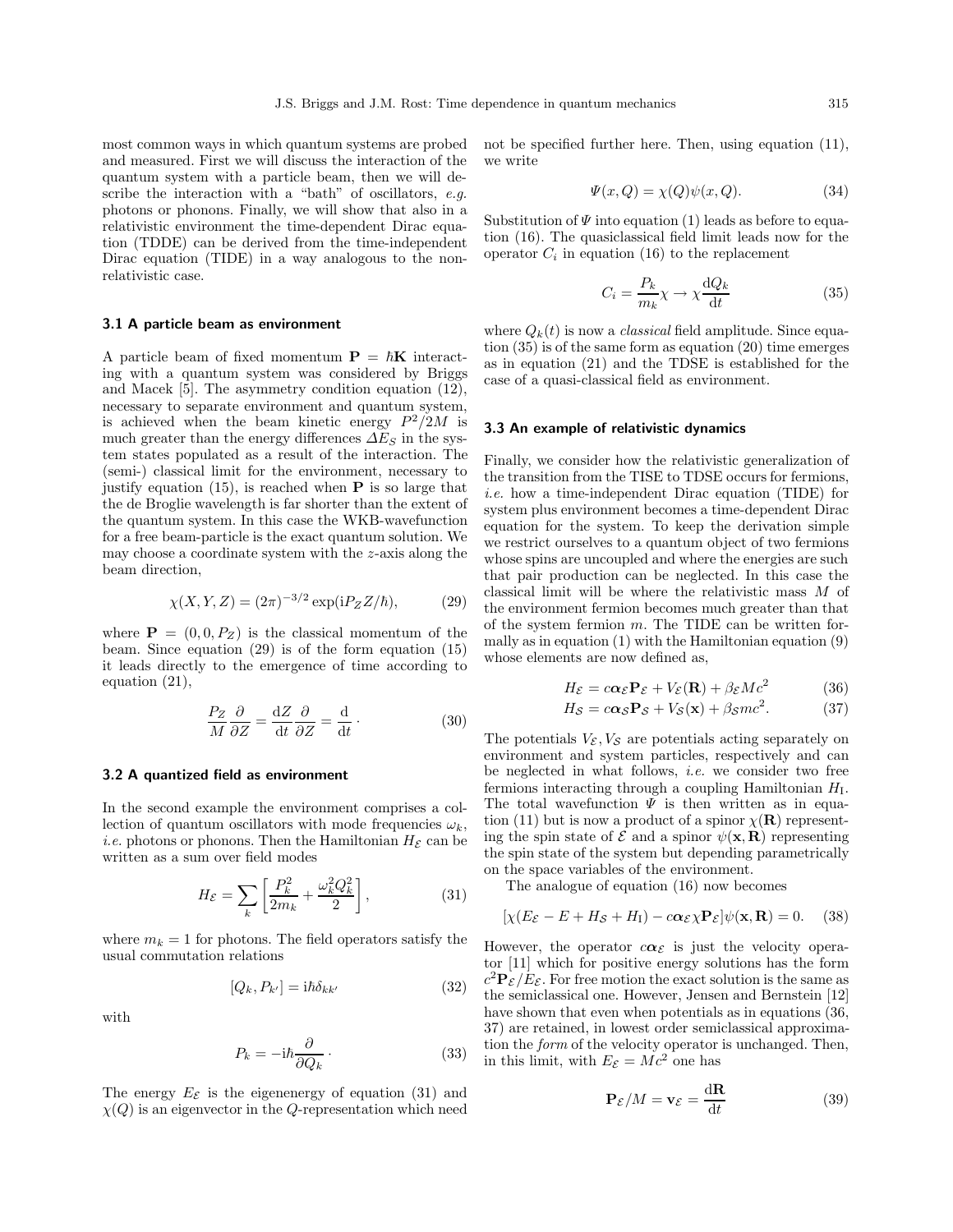so that equation (38) becomes

$$
[H_{\mathcal{S}} + H_{\mathrm{I}} - \mathrm{i} \hbar \mathbf{v}_{\mathcal{E}} \nabla_R] \psi(\mathbf{x}, \mathbf{R}(t)) = U_{\mathcal{S}} \psi(\mathbf{x}, \mathbf{R}(t)) \quad (40)
$$

or

$$
\left[ H_{\mathcal{S}} + H_{\mathcal{I}} - \mathrm{i} \hbar \frac{\partial}{\partial t} \bigg|_{x} \right] \psi(\mathbf{x}, t) = U_{\mathcal{S}}(t) \psi(\mathbf{x}, t). \tag{41}
$$

With the phase transformation equation (23) one has

$$
\left[H_{\mathcal{S}} + H_{\mathcal{I}} - \mathrm{i}\hbar \frac{\partial}{\partial t}\right] \tilde{\psi}(\mathbf{x}, t) = 0, \tag{42}
$$

the time dependent Dirac equation. Here, it is interesting to note that the time coordinate of the *quantum system* spacetime arises from the space coordinate of the *classical environment*.

#### **4 Superposition of eigenstates**

It must be emphasized that the appearance of  $-i\hbar\partial/\partial t$ and  $H_1(t)$  in equation (24) are completely coupled; either they both appear or neither do. Hence, it is inconsistent to put  $H_1(t) = H_1$  in equation (24) to zero. If this *is* done, however, then the Hamiltonian of the system becomes time-independent and a transition to the TISE of equation (8) can be made, removing the term  $-i\hbar\partial/\partial t$  and illustrating its direct coupling to  $H_I(t)$ .

Indeed, were  $H<sub>I</sub>$  zero, the TDSE equation (24) cannot be derived, since the Hamiltonian equation (9) is then fully separable in x and R and instead of the *approximation* equation (11) one has an *exact* solution of the form  $\Psi(x, R) = \chi(R)\psi(x)$ . However, if  $H<sub>I</sub>$  is not identically zero, for all  $R$ , then in the approximation described one can derive the TDSE equation (24) for the quantum system.

Note that at the level of equation (24), energy conservation between system and environment has been abandoned. The energy of the classical environment is viewed as not being changed by the coupling to the quantum system. This means that the environment can act as an infinite source or sink of energy for the system and the coupling  $H_1(t)$  invokes transitions between different energy states of the system.

To re-iterate, if  $H_1(x, R)$  is not identically zero then, in the approximations described above, one can derive the TDSE equation (24) for the quantum system alone. However, this *does not* preclude the possibility that  $H_{\mathcal{E}S}(x, R)$ is zero for some  $R$ , corresponding in the classical limit to  $H<sub>I</sub>(t)$  being zero for some times. In times when  $H<sub>I</sub>(t)$  is zero, the solution of equation (24) would imply that  $\psi(x, t)$ could be a linear combination of eigenstates of  $H<sub>S</sub>$ , each component of this combination acquiring a phase accumulation as  $\exp(-iE_m t/\hbar)$ , where  $E_m$  is some eigenvalue of  $H_{\mathcal{S}}$  alone. That is, although the interaction with the environment is switched off, there appears to be still a time dependence. This is not inconsistent with our derivation however, since such effects of free time propagation are

only physically detectable if the system is first prepared in some state by a pulse  $V_1(x,t)$  of interaction and probed later by a further pulse  $V_2(x,t)$ . That is  $H_1(t)$  is not identically zero for all times. It is very important to realize that this experiment must be considered as a whole and hence, as a time-dependent problem where time is defined externally by the pulses and in particular the time interval between them. The full Hamiltonian equation (22) can be written as

$$
H_{\mathcal{S}} + H_{\rm I}(t) \equiv H_{\mathcal{S}} + V_1(x, t) + V_2(x, t). \tag{43}
$$

To speak of free propagation without preparation and detection is meaningless. Situations where such two-pulse interactions occur are in beam-foil spectroscopy (first interaction, preparation by the foil; second interaction, detection of the emitted photon) or in pump-probe femtosecond spectroscopy, for example. In both cases a linear superposition of eigenstates is prepared, then follows a period of free propagation and then detection. However, the period is determined in the first example by the time-offlight of the (classical) particle beam, in the second example by the externally fixed delay between pump and probe pulse. Hence, in both cases the classical environment defines the period of time. We can conclude that in our approach the superposition of eigenstates is always the result of a time-dependent interaction and must be described correspondingly.

#### **5 Summary**

We began our considerations with a time-independent stationary state of a complete object comprising system and environment described by the fully quantum mechanical TISE. The semiclassical treatment of the environment  $\mathcal E$ with the requirement that its own state and energy to zeroth order are unaffected by the quantum system  $\mathcal{S}$ , has led to a TDSE for this system in which the quantum variables of the environment are replaced by classical variables. The interaction with the environment then appears as explicitly time-dependent and the motion of the environment provides a time derivative which monitors the development of the quantum system. This demonstrates that the TDSE is in fact a mixed quantum-classical equation. If the interaction with the environment is ignored *i.e.* the quantum system is closed, then time is reduced to a mere mathematical variable and can be removed entirely by the simple phase transformation equation (7) leading to the TISE of equation (8). This has the consequence that system and environment are fully decoupled implying that the environment can no longer provide time for the system. Formally, one can see this from the uncertainty relation equation (28). As  $H<sub>I</sub> \rightarrow 0$ , the energy exchange between environment and system vanishes and  $\mathcal E$  and  $\mathcal S$ separately become isolated without uncertainty in their respective energy. Hence, in equation (28) with  $\Delta E_{\mathcal{S}} \rightarrow 0$ we get  $\Delta t \rightarrow \infty$ . In this sense time arises and is meaningful for a quantum system only when interaction with a quasi-classical external environment defines a clock with which the time development is monitored.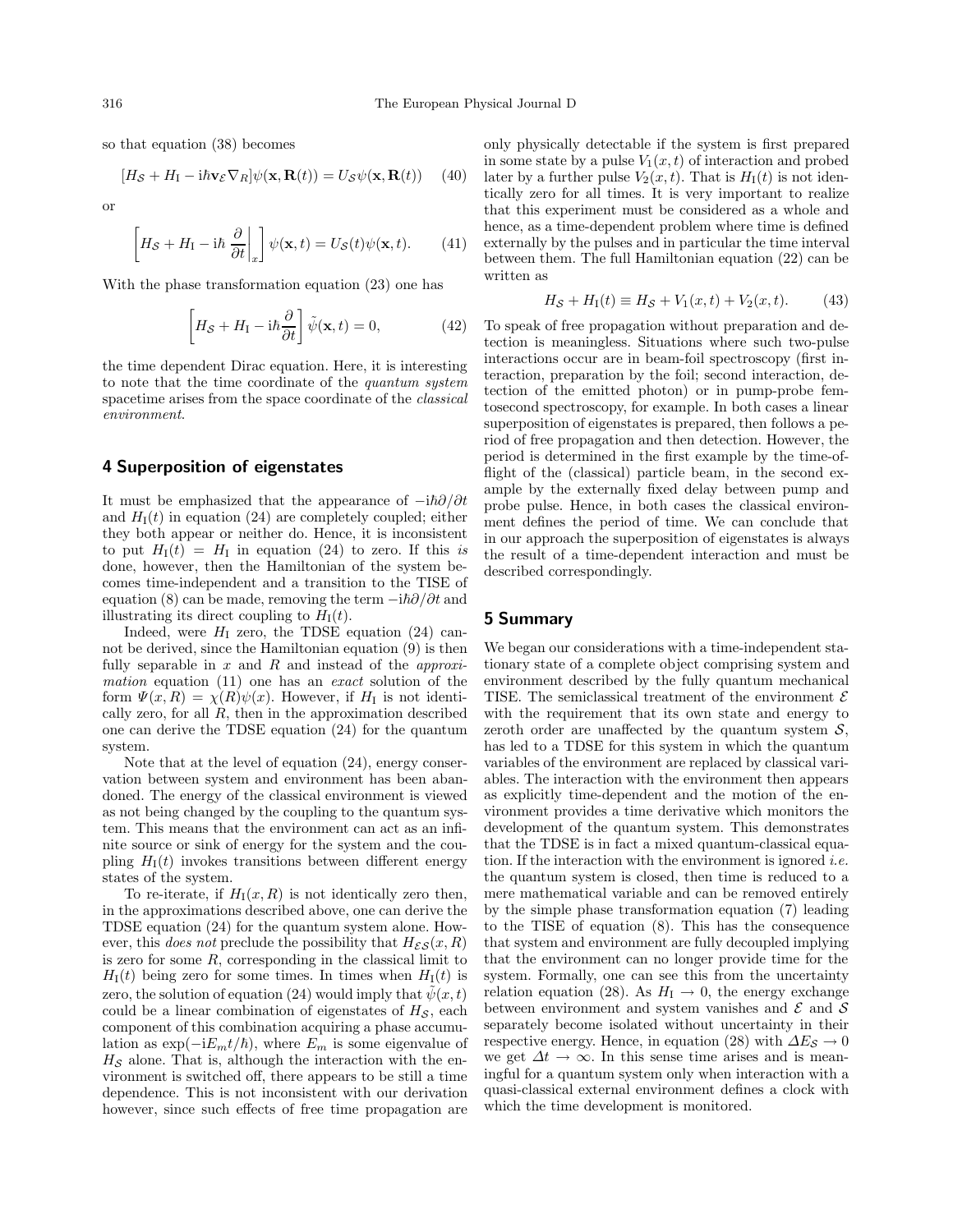We would like to thank L. Diosi, M. Gutzwiller and H. Weidenmüller for helpful discussions. where

### **Appendix**

In the following we will show under what approximations and with which consequences an exact or "entangled" wavefunction,

$$
\Psi(x,R) = \sum_{n} \chi_n(R)\psi_n(x,R) \tag{44}
$$

for the large object described by the Hamiltonian  $H$  in equation (1), leads to the product wavefunction equation (11). This form of the wavefunction describes a state of  $H = H_{\mathcal{E}} + H_{\mathcal{S}} + H_{\mathcal{I}}$  if the system S and the environment  $\mathcal E$  are weakly coupled under the asymmetry condition equation (12). Without loss of generality we may assume the  $\psi_n$  to be orthonormal for each R, *i.e.*  $\langle \psi_n | \psi_m \rangle = \delta_{nm}$ , where here and in the following brackets  $\langle \mathbf{r} \rangle$  denote integration over system variables x only.

We first proceed exactly as in the Born-Oppenheimer, or better, perturbed stationary states (PSS) approximation of molecular physics [8] where equation (44) is substituted in  $H_{\mathcal{E}} + H_{\mathcal{S}} + H_{\mathcal{I}} - E|\Psi\rangle = 0$  and a projection is made onto a particular state  $\psi_m$  to give

$$
\sum_{n} \langle \psi_m | H_{\mathcal{E}} + H_{\mathcal{S}} + H_{\mathcal{I}} - E | \psi_n \rangle \chi_n = 0. \tag{45}
$$

Making use of the explicit form of  $H_{\mathcal{E}}$  given in equation (10) we see that equation (45) describes a state  $\chi_m$  of the environment "closely coupled" to all other states  $\chi_n$ :

$$
H_{\mathcal{E}} \chi_m + \sum_n \langle \psi_m | H_{\mathcal{S}} + H_{\mathcal{I}} | \psi_n \rangle \chi_n
$$
  
- 
$$
\sum_{n,i} \left[ \langle \psi_m | \frac{\hbar^2}{2M} \frac{\partial^2}{\partial R_i^2} | \psi_n \rangle + \langle \psi_m | \frac{\partial}{\partial R_i} | \psi_n \rangle \frac{\hbar^2}{2M} \frac{\partial}{\partial R_i} \right] \chi_n
$$
  
=  $E \chi_m$ . (46)

This is the full quantum equation for the environment whose states  $\chi_n$  are mixed by the "back-coupling" from the system. The first set of coupling terms on the l.h.s. of equation (46) are called potential couplings and usually the  $\psi_n$  are chosen to diagonalize these terms. The remaining terms are the "dynamical couplings", since their offdiagonal matrix elements describe changes in the state of the quantum system induced by the motion of the environment. Clearly, in order to fulfill the conditions that we demand for separation of environment and system, it is necessary that all off-diagonal couplings are small, *i.e.* the environment is insensitive to changes in the state of the system. Then equation (46) reduces to the single-channel equation

$$
(H_{\mathcal{E}} + E_m(R) - E)\chi_m(R) = \sum_i \langle \psi_m | \frac{\partial}{\partial R_i} | \psi_m \rangle \frac{\hbar^2}{2M} \frac{\partial \chi_m}{\partial R_i} \quad (47)
$$

$$
E_m(R) = \langle \psi_m | H_S + H_I - \sum_i \frac{\hbar^2}{2M} \frac{\partial^2}{\partial R_i^2} | \psi_m \rangle. \tag{48}
$$

The dynamical coupling involving the second derivatives  $\partial^2/\partial R_i^2$  has been incorporated formally in  $E_m(R)$ . However, in connection with the semiclassical approximation for  $\chi_m$  which must be made to derive the TDSE for the system, it is consistent to neglect this term. This is shown explicitly in Section 2 in the reduction of the operator  $C_i$ . Note that this forces a choice of the environment such that the major R-dependence is contained in the  $\chi_m$  and the  $\psi_m$  are slowly varying functions of R. Then, since

$$
\langle \psi_m | \frac{\partial^2}{\partial R_i^2} | \psi_m \rangle = \sum_n |\langle \psi_m | \frac{\partial}{\partial R_i} | \psi_n \rangle|^2, \tag{49}
$$

the requirement that the term on the l.h.s. of this equation is small ensures that the off-diagonal dynamical couplings in equation (46) are also small.

If the  $\psi_m$  can be chosen real, the dynamical coupling terms on the r.h.s. of equation (47) vanish. If the  $\psi_m$  are complex, these terms give rise only to geometric (or Berry) phases that can be accounted for by a phase transformation of the  $\chi_n$ . Effectively, then equation (47) reduces to the eigenvalue equation

$$
(H_{\mathcal{E}} + E_m(R) - E)\chi_m(R) = 0
$$
\n(50)

for the state of the environment when the quantum system is in the state  $\psi_m$ . Note that the environment is still coupled to the system in that the different states of the system provide separate potential surfaces  $E_m(R)$  for the motion of the environment. The complete independence of the environment from the precise state of the system is achieved in the approximation that the *different*  $E_m(R)$ can be replaced by an average potential leading to a common R dependence for all  $\chi_m(R)$ , *i.e.*,  $\chi_m = a_m \chi$ , where the  $a_m$  are constants. This gives the simplified form of equation (44)

$$
\Psi(x,R) = \chi(R) \sum_{n} a_n \psi_n(x,R) \equiv \chi(R)\psi(x,R) \qquad (51)
$$

corresponding to the ansatz of equation (11). Similarly equation  $(50)$  becomes identical to equation  $(14)$ , where the averaged potential  $U_{\mathcal{S}}$  of equation (13) assumes the form

$$
U_{\mathcal{S}}(R) = \langle \psi | H - V_{\mathcal{E}}(R) | \psi \rangle = \sum_{m} |a_m|^2 E_m(R) \qquad (52)
$$

with  $E_m(R)$  from equation (48).

Note that the product ansatz equation (51) (Eq. (11) of the text) and the environment equation (14) evaluated in the lowest order WKB approximation lead directly to the TDSE equation (24) for the quantum system. The analysis of this appendix shows how the environment must be chosen "large enough" so that it is insensitive to the back-coupling from the system. This insensitivity is necessary to derive an effective TDSE from the TISE for the composite object of system coupled to environment.